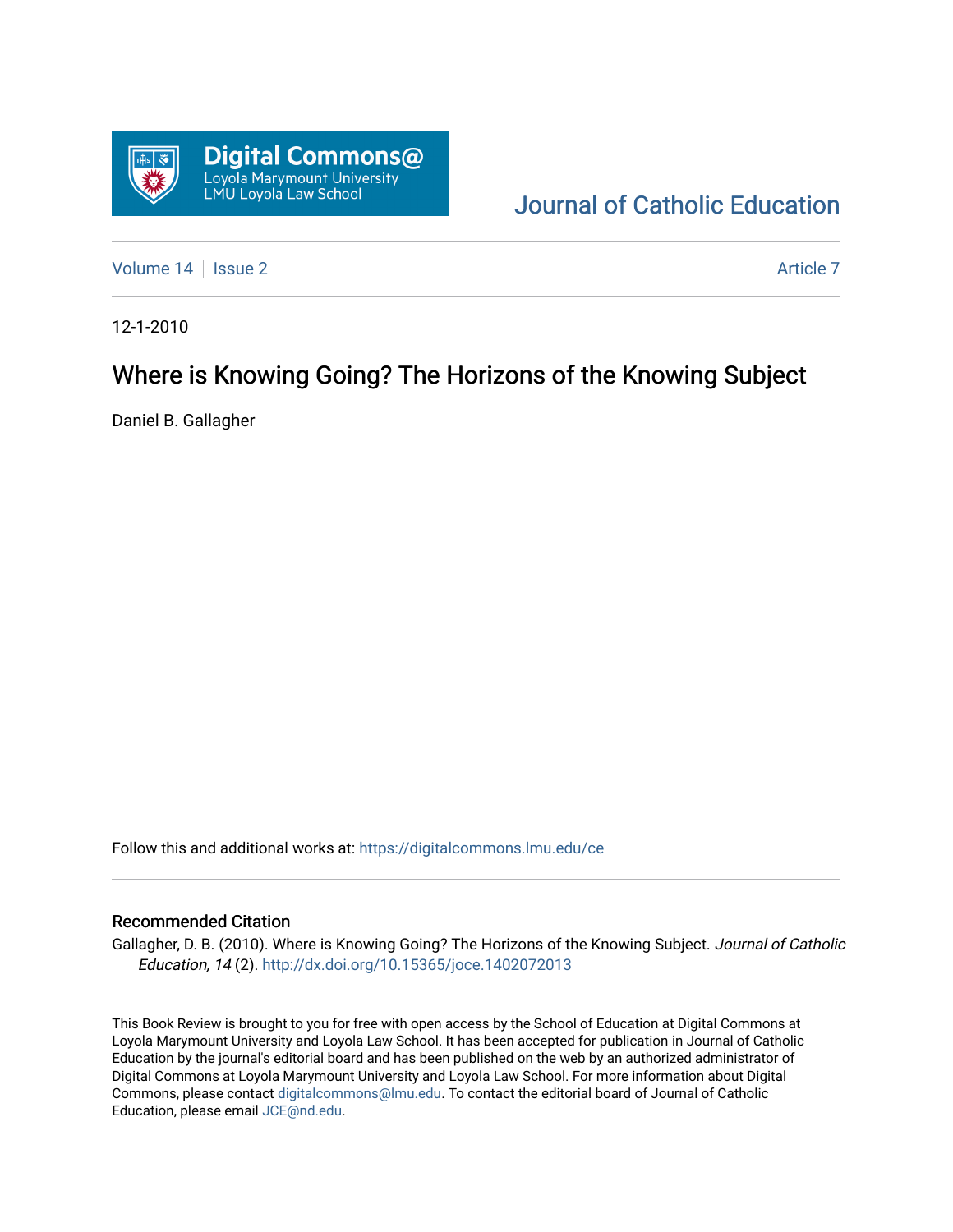### **BOOK REVIEWS**

# **Where is Knowing Going? The Horizons of the Knowing Subject**

John C. Haughey, S.J. Georgetown University Press, 2009 \$34.95, 192 pages

Reviewed by Daniel B. Gallagher

During his visit to the United States in April of 2008, Pope Benedict XVI expressed his gratitude to teachers and administrators in American Catholic colleges and universities for their "professionalism and witness." He also acknowledged the challenges they face due to evolving cultural, demographic, and academic milieus in this country. On the one hand, "Catholic identity is not dependent upon statistics," and on the other, it cannot "be equated simply with orthodoxy of course content" (p. 3). To help educators navigate through these extremes, the pope proposed the virtue of "intellectual charity," which calls them "to recognize that the profound responsibility to lead the young to truth is nothing less than an act of love" (p. 3).

The virtue proposed by Benedict invites comparison with the virtue proposed by John C. Haughey in his recent book, namely, "hospitality." Haughey explains that the virtue of hospitality gives shape to the overarching goal of Catholic colleges and universities, which is to search for the whole. The knowledge gained in specialized disciplines is only part of the larger picture that will come to light when members of a university cultivate this virtue and thus benefit from a mutual exchange of insights that will help to advance one another's aims and projects. This, Haughey argues, accords with the Gospel parables, which teach that "it is through our interactions with and reactions to those different from us that we learn to see more clearly who we are, and what we believe" (p. 34).

Accordingly, Haughey proposes "catholicity" as a notion co-extensive with Lonergan's "being" and "value," noting that he differs from Lonergan insofar as what he judges "to be true is not always meaning bearing, and the concrete good is also not always meaning bearing, though they are potentially so" (p. 46). This is linked to Haughey's lament that "catholicity" is often conflated with the designation of the Church as "Catholic," since the former "is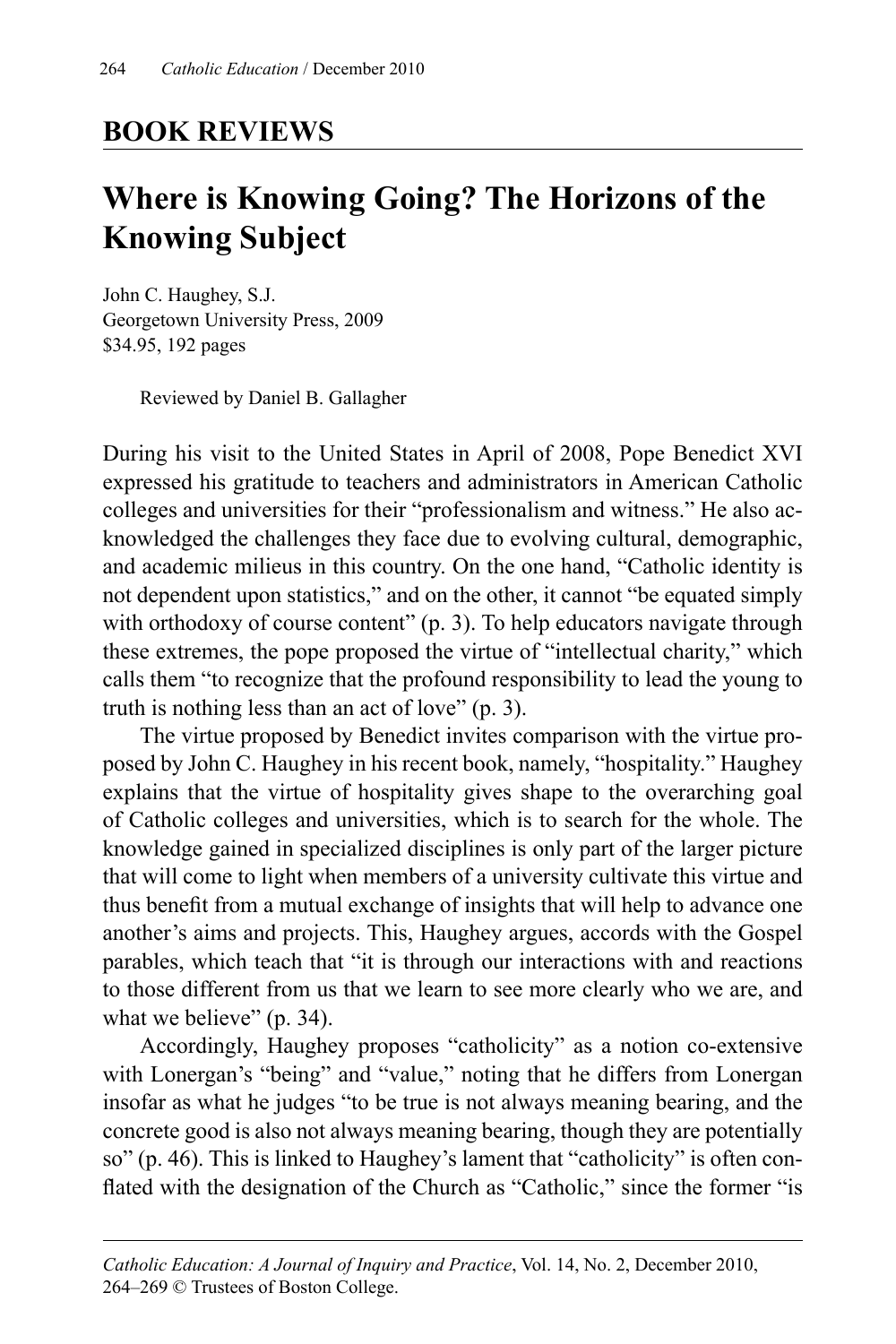more pregnant with meaning than it should be by being confined to that one usage" (p. 45).

Therein lies a general difficulty with Haughey's approach. There is certainly room for a theoretical distinction between the "catholicity" that denotes the university's quest for wholeness and "Catholic" as applied to the Church founded by Christ, entrusted to Peter's care, governed by apostolic authority, and professed in the creed. There is even a legitimate tension between theological speculation and Magisterial teaching, particularly when it comes to unresolved questions (see Benedict XVI, 2009). However, Haughey fails to acknowledge that the "catholicity" (in the sense of wholeness) of a "Catholic" (in the ecclesial sense) university emanates from and is oriented to the universality of salvation wrought by Jesus as the one mediator. Recognizing this unicity does not preclude the legitimate diversity and autonomy that serve to enrich the intellectual life of Catholic campuses. This is why Haughey is correct in asserting that catholicity implies that no portion of reality is alien to the interest of a Catholic university. Such was also the message of Pope Benedict in April of 2008. Haughey's analogy of the two natures of Christ help to advance this idea. But he goes too far in asserting that "the dynamism of catholicity is toward a fullness it never possesses; it awaits a wholeness that beckons rather than materializes" (p. 45). Notwithstanding the expectation of the *eschaton*, the dynamism of catholicity does indeed mean the possession of a fullness and the enjoyment of a wholeness "materialized" through the Paschal mystery and the work of the Holy Spirit.

 Haughey's emphasis on the incompleteness of catholicity's dynamism is further evidenced by his epistemology. Relying heavily on Lonergan, he insists that the way to knowledge begins with a grasp of one's subjectivity. This extricates us from a preoccupation with concepts and curbs the temptation to let others do our thinking. Whether or not one agrees with Haughey's reading of Lonergan, it seems hyperbolic to claim that knowledge is gained not so much by looking at objects than by focusing on the inquiring subject and the compound character of the cognitive act. The immediacy of knowing and the irrepressible urge to understand the world precisely as *other* is indeed the beginning of science. This is not to undermine the importance of subjective experience and intentionality, which Haughey rightly declares to be crucial for understanding how "being" is a dynamic principle leading us to an ever-greater realization of the good. However, a robust epistemology does not necessarily entail a cavalier certainty about knowledge acquired through scientific investigation, and a robust Christology privileging the idea that Jesus had a clear vision of his mission neither attenuates his human knowledge nor his ability to share fully in our humanity. Hence it is potentially misleading